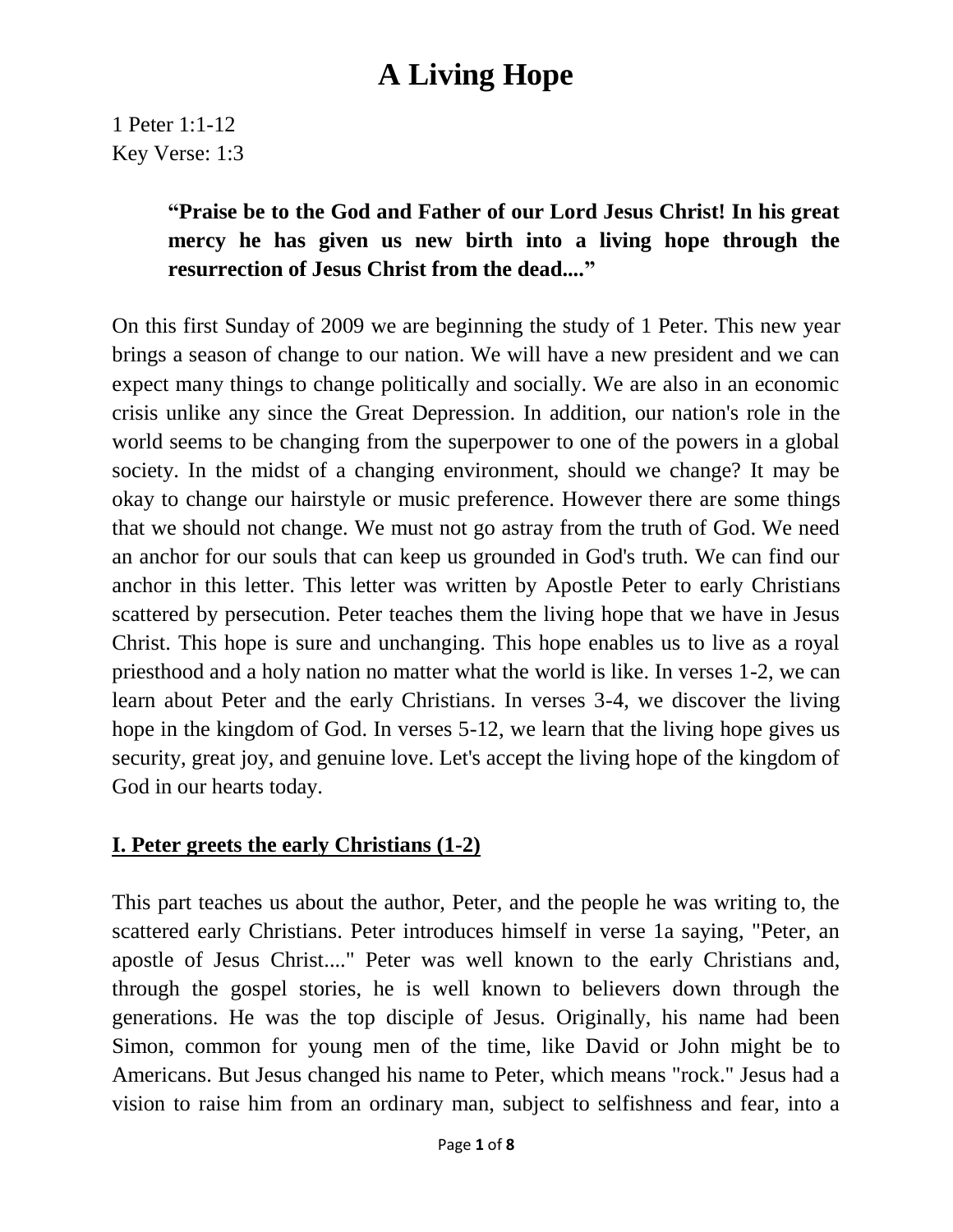courageous and loving leader for the early church. Peter liked Jesus' hope for him and began to follow Jesus as his disciple. Peter saw in Jesus the love of God and the holiness of God. Peter saw many great miracles that Jesus did. Peter finally confessed to Jesus, "You are the Christ, the Son of the living God" (Mt 16:16). Peter's confession was a recognition of God in Jesus and also a vow of loyalty. And in one corner of his heart, he dreamed of sitting at Jesus' right hand in earthly messianic glory.

Then Jesus foretold that as the Messiah, he must suffer, die and rise again. It was time for Peter to adjust his idea based on the truth of Jesus' words. However, Peter did not. Peter wanted to enjoy success and glory with Jesus without suffering or death. When Peter insisted on holding his own idea, he could not accept Jesus' promise that he would rise again (Mk 14:28). Peter's idea that conceived his own dream was not based on Jesus' truth. When Peter confronted the moment of Jesus' arrest and trial, he denied Jesus three times and revealed himself to be a selfish coward. Peter's pride was broken and he wept bitterly from his soul; selfconfidence drained out of him like sand through an hour glass. To Peter it seemed the end of discipleship as a tragic failure. But to the Risen Christ, it was the time to help Peter. The Risen Christ visited him several times, finally at the seashore of Galilee. This time Peter deeply realized that Christ had risen. He could overcome fear and selfishness. Jesus restored his love relationship with Peter and commissioned him to feed Jesus' sheep. This same Peter, after receiving the Holy Spirit at Pentecost, proclaimed the gospel of Jesus to the very men who had crucified him. In one day, three thousand repented and the early church was born. Peter served and defended the early church at the risk of his life and with all his heart and soul. In the grace of Jesus' forgiveness and restoration, Peter was raised as an apostle of Jesus Christ. Now Peter is clear that in the grace of Jesus Christ he is an apostle. He is writing to the early Christians as Jesus' representative, and his words carried the divine authority of the Lord himself.

Look at verse 1b. "To God's elect, strangers in the world, scattered throughout Pontus, Galatia, Cappadocia, Asia and Bithynia...." Here Peter addresses the recipients of his letter. First, he calls them "God's elect." This means that they were chosen by God. What a precious privilege it is to be chosen by God. Recently, we concluded a presidential election year in the United States. After many debates and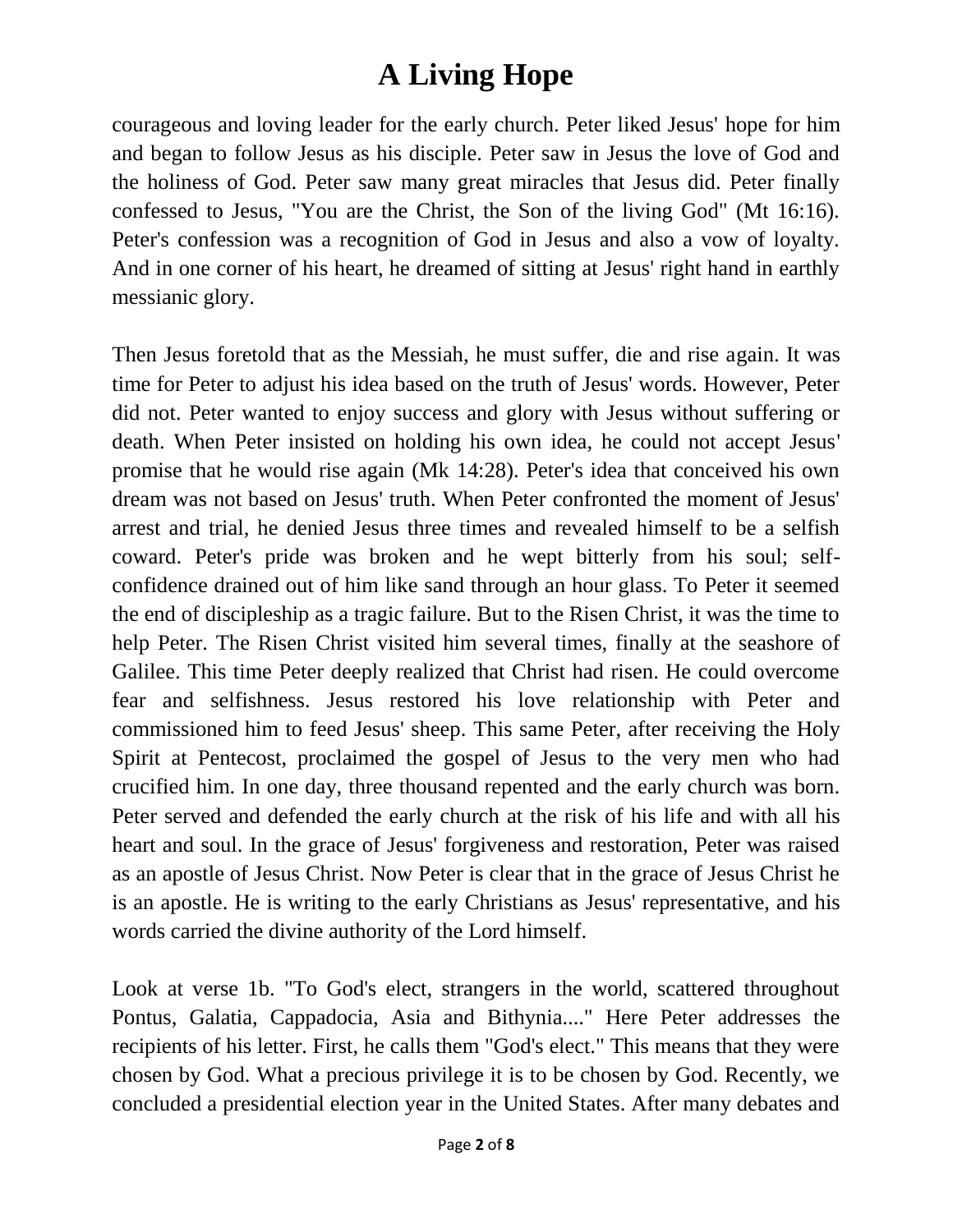primaries and an intense election, Barack Obama was chosen to be the next president of the United States. Of course, he was chosen by the people of the United States. However, since God is the sovereign ruler of all creation, it was God who chose Barack Obama according to his own will and purpose. Among the millions of people in the United States, Mr. Obama was chosen to fill the office of the most powerful man in the world. It is a great privilege and a heavy responsibility. However, his term is limited to four years, eight at most. Then he will resume life as an ordinary citizen again, like former President Carter. In comparison, God's elect are chosen by God for eternal life as royal citizens in his heavenly kingdom. As royal children they are superior to elected officials. Everlasting heaven is superior to temporal earth. Therefore, it is a greater privilege to be God's elect than America's president. God's elect are really somebodies.

Although being God's elect is a great privilege, there is a side effect. It is to become a stranger in the world. Those who are touched by God's eternal power and love lose their interest in the petty and evil things of the world and they begin to crave holy and eternal things. To worldly people, they look strange. There was a girl who went to parties and enjoyed many boyfriends. Her parents said nothing about it. Then, through Bible study with a Christian friend, she met Jesus personally. Gradually, she lost interest in worldly fun. She began to spend time in Bible study and even became a Bible teacher. Then her parents began to persecute her, calling her strange. As we live holy lives in and for Christ, we will be strangers in the world, as he was.

The people Peter was writing to had been scattered by the winds of persecution to Pontus, Galatia, Cappadocia, Asia and Bithynia (cf. Ac 8:1,4; 11:19-21). All of these places are within modern day Turkey. At one time, many of these believers had been happy in a fellowship in Jerusalem, where there was the word of God, and God's power and love were manifest. It was a beautiful love community where each person was ready to sacrifice everything for his fellow believers. However, in his wisdom, God allowed a fierce persecution to spread them all over Asia Minor. In this way, they carried the gospel message to those who had not heard. This persecution had been hard to bear. Some had lost their lifelong trades or occupations. Some had suffered family divisions. They had fled to places that were unfamiliar to them and had cultural and language problems. In some cases, their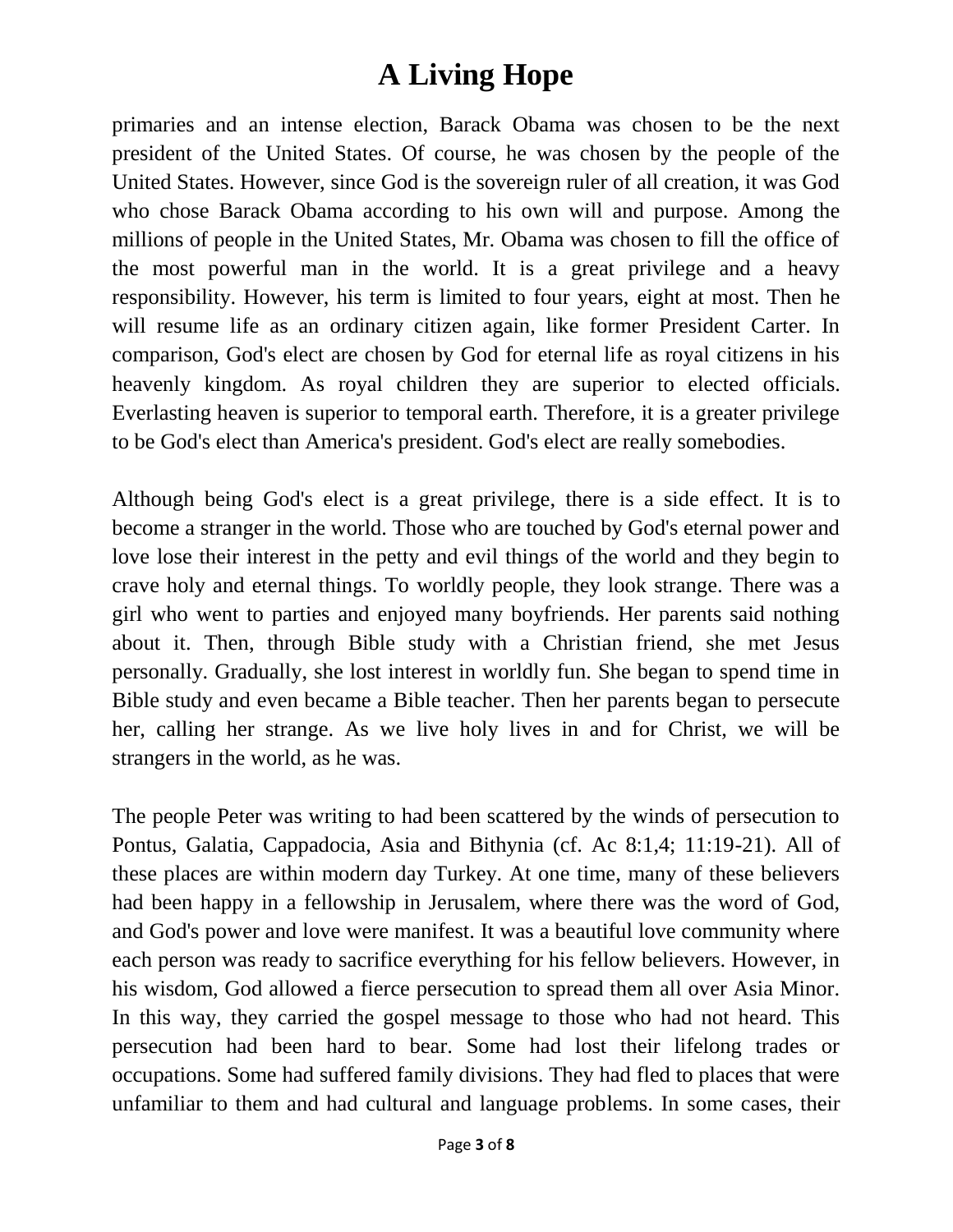situation was not better than illegal immigrants in the United States. Yet, wherever they went they preached the gospel and the Holy Spirit worked mightily and new churches had been born. To these people, who had many real difficulties and practical challenges, what could Peter say?

Look at verse 2. "...who have been chosen according to the foreknowledge of God the Father, through the sanctifying work of the Spirit, for obedience to Jesus Christ and sprinkling by his blood: Grace and peace be yours in abundance." Peter assured them that there was nothing random or accidental about their scattering. The Father God, who knew them even before they were born, had chosen them and was using them according to his own salvation plan. When God chose them, he gave them his Spirit, who worked in their hearts to purify their desires and to give them a new capacity to enjoy the holiness of God. God chose them to obey Jesus Christ by growing in his image and spreading his gospel to the world. In order to accomplish this, God shed the blood of his Son for our sins, to cleanse us and to empower us to live holy lives of mission without fear. God loved them and us so much that he gave his precious Son Jesus for us. Since the Triune God was with them, they could have overflowing grace and peace, and so can we. We don't have to be stressed out by circumstances or political situations. We can have real confidence and peace in our hearts.

#### **II. A living hope in the kingdom of God (3-4)**

After his greeting, what was the first thing Peter did? It was to praise God (3a). Peter praised the God and Father of our Lord Jesus Christ with all his heart and soul. Peter did not share words of pity or sorrow, but praises to God. Why? Look at verse 3b. "In his great mercy he has given us new birth into a living hope through the resurrection of Jesus Christ from the dead...." God has done something for us that is so great that we should praise and thank him forever. God has given us new birth. This is what we needed most. Ephesians 2:4 says that we were dead in transgressions and sins. We were not just wounded or sickly, we were dead in sin. Though our bodies were alive we were cut off from God. We were destined to live in the deadness of sin on earth and then face eternal condemnation in the fiery lake of burning sulfur. Dead people cannot be revived with medicine; they need life. Dead people can do nothing for themselves. But God, in his mercy, infused his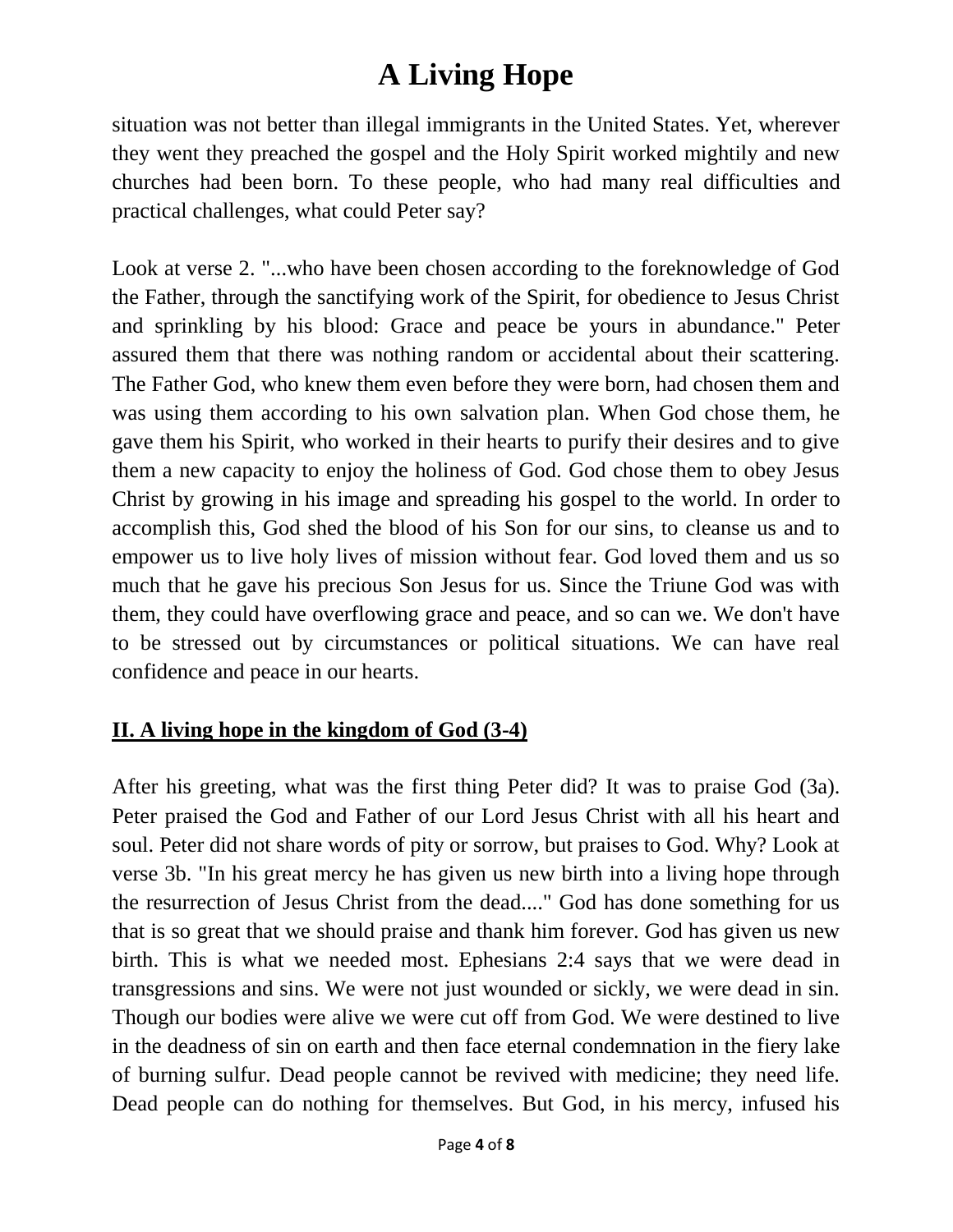Spirit into us and gave birth to a new life in us. God gives this new birth through his word when we believe it from our hearts (1:23). There was a thief on the cross next to Jesus who was being condemned justly for his sins. But he heard Jesus' words, "Father, forgive them, for they do not know what they are doing" (Lk 23:34a). He accepted this word into his heart and began to believe it, even though he was a terrible sinner. By faith he asked Jesus to remember him and Jesus promised, "Today you will be with me in paradise." This man received a new life while dying on a cross for his sins. I was dead in my sins of lust and pride and selfishness. Though I looked okay outwardly, I was as miserable as a demon possessed man inwardly. My deadness, like gangrene, spread deadness to others as well. As the consequence of my sin, I deserved eternal punishment. By God's grace, I studied the gospel with Dr. Samuel Lee and wrote down the gospel key verses repeatedly. Romans 6:23 came into my heart. It says, "For the wages of sin is death, but the gift of God is eternal life in Christ Jesus our Lord." Through this word the Spirit of God came into my heart and gave me new life. I became a new creation in Christ. It was God's gift of grace. God, in his great mercy, will give new birth to those who accept his word in their hearts.

Among the many things that could be said about the new birth, Peter emphasizes the impact that it has on one's hope. New birth gives us a living hope in the kingdom of God. Hope is important to any human being. Dr. Billy Graham has said that man can live without sex, but man cannot live without hope. Dr. Victor Frankel specialized in treating suicide candidates in Austria. A Jew, he was imprisoned in a Nazi concentration camp during World War II. He began to help other prisoners to attain mental well-being even in the prison camp. He found that those who had hope, any kind of hope, were more likely to survive. But those who had no hope would soon perish. Many survived the terrible conditions by holding on to hope of seeing loved ones again. Frankel's 1946 book, "Man's Search for Meaning" explains this. Man must have hope. However, the object of our hope is very important. Simply speaking there are two kinds of hopes: dead hope and living hope. Dead hope has as its object something that perishes, spoils or fades away. This hope can give a person inspiration and motivation for a while, but sooner or later, it will lead to disappointment and even fatal despair. To those who attain the hope, meaninglessness follows. Alexander the Great conquered what seemed to be the whole world. Afterward, he did not celebrate. Instead he sat down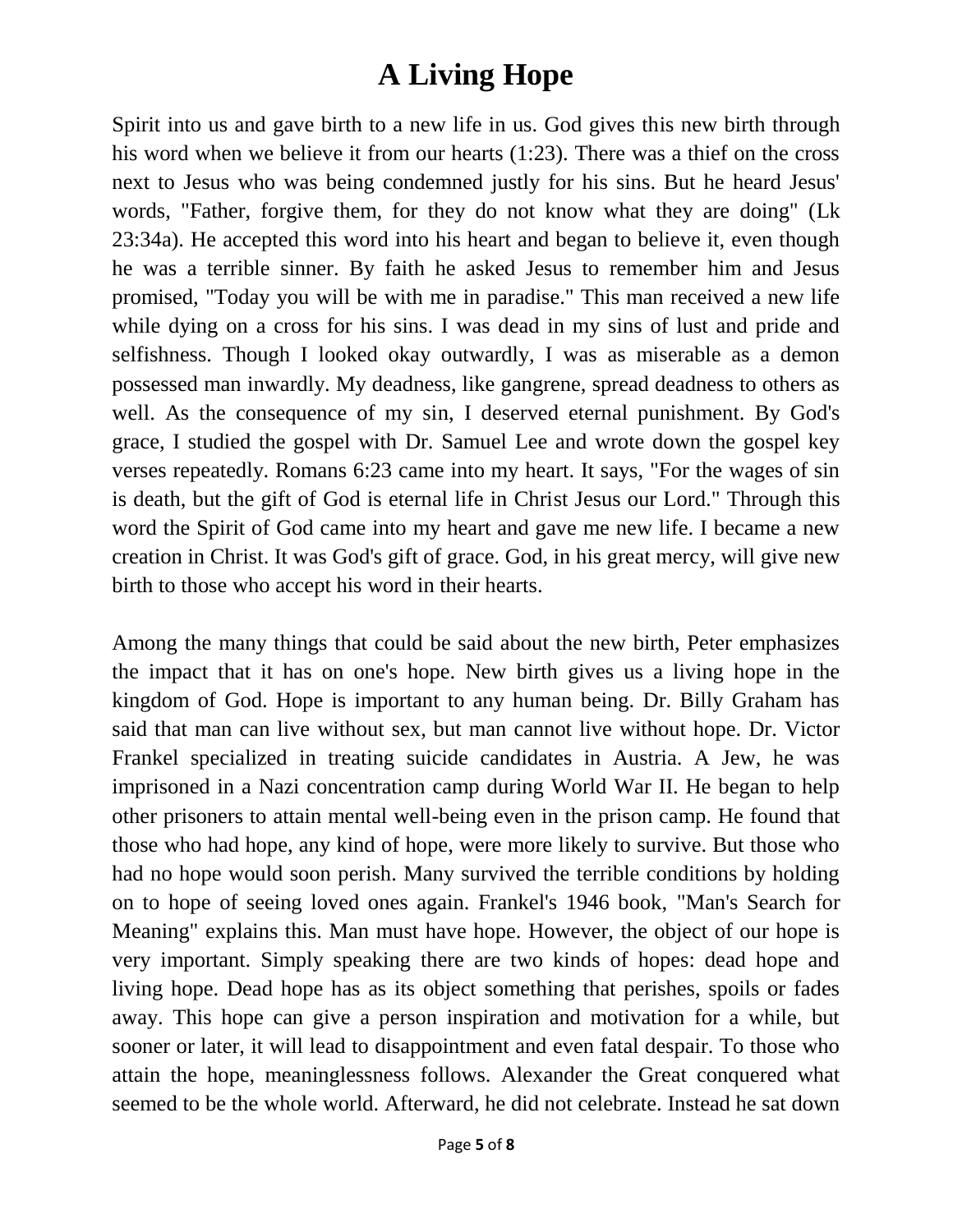and began to weep, saying, "There are no more worlds to conquer." He died soon afterward at a young age. On the other hand, for the vast majority of people, the problem is that they lose hope because it seems to be unattainable. From time to time, we hear of students at prestigious universities--who seem to have everything going for them--suddenly take their own lives. Sometimes it seems to follow times when they lose hope of meeting the expectations of their families or loved ones. In pride, they may not be able to admit their real problem to others. But when they lose hope, they can no longer live in this world.

We need a living hope. What can be our living hope? Look at verse 4. "...and into an inheritance that can never perish, spoil or fade, kept in heaven for you...." Our living hope is an inheritance that never perishes, spoils or fades. The kingdom of God is our living hope. Jesus promised his disciples in John 14:2, "In my Father's house are many rooms; if it were not so, I would have told you. I am going there to prepare a place for you." The King James version translates "rooms" as "mansions." Jesus our good Shepherd, who knows each of us intimately, is preparing a custom mansion for each of us. It will be beautiful beyond imagination and nothing ever breaks. Also, there will be no mortgage payment. In addition, Jesus promises to give each of his children a new spiritual body in his kingdom. Our present bodies are weak and subject to back pain, allergies, heart attack, and so on. Ultimately they wear out and we die, even if we go to the YMCA every day to exercise. But the new bodies that Jesus gives are imperishable, glorious, powerful and spiritual. Women will all be beautiful beyond imagination and all men will be strong and handsome forever. The kingdom of God is so beautiful and wonderful. It is where we live forever with our loving heavenly Father and his dear children, including our own loved ones. Revelation 21:4 tells us that "He will wipe every tear from their eyes. There will be no more death or mourning or crying or pain, for the old order of things has passed away." This is our living hope and it is our true and everlasting hope. We have this hope on the basis of Jesus' resurrection from the dead. Jesus' resurrection is an incontrovertible fact of history. It shows us God's final victory over sin and death. It is a prelude to the resurrection of all people when Jesus comes again in great power and glory. Then death will be swallowed up in victory. We who have received new birth in Christ will all experience this, either when Jesus comes again or when we go to him. Let's read verses 3-4 together. "Praise be to the God and Father of our Lord Jesus Christ! In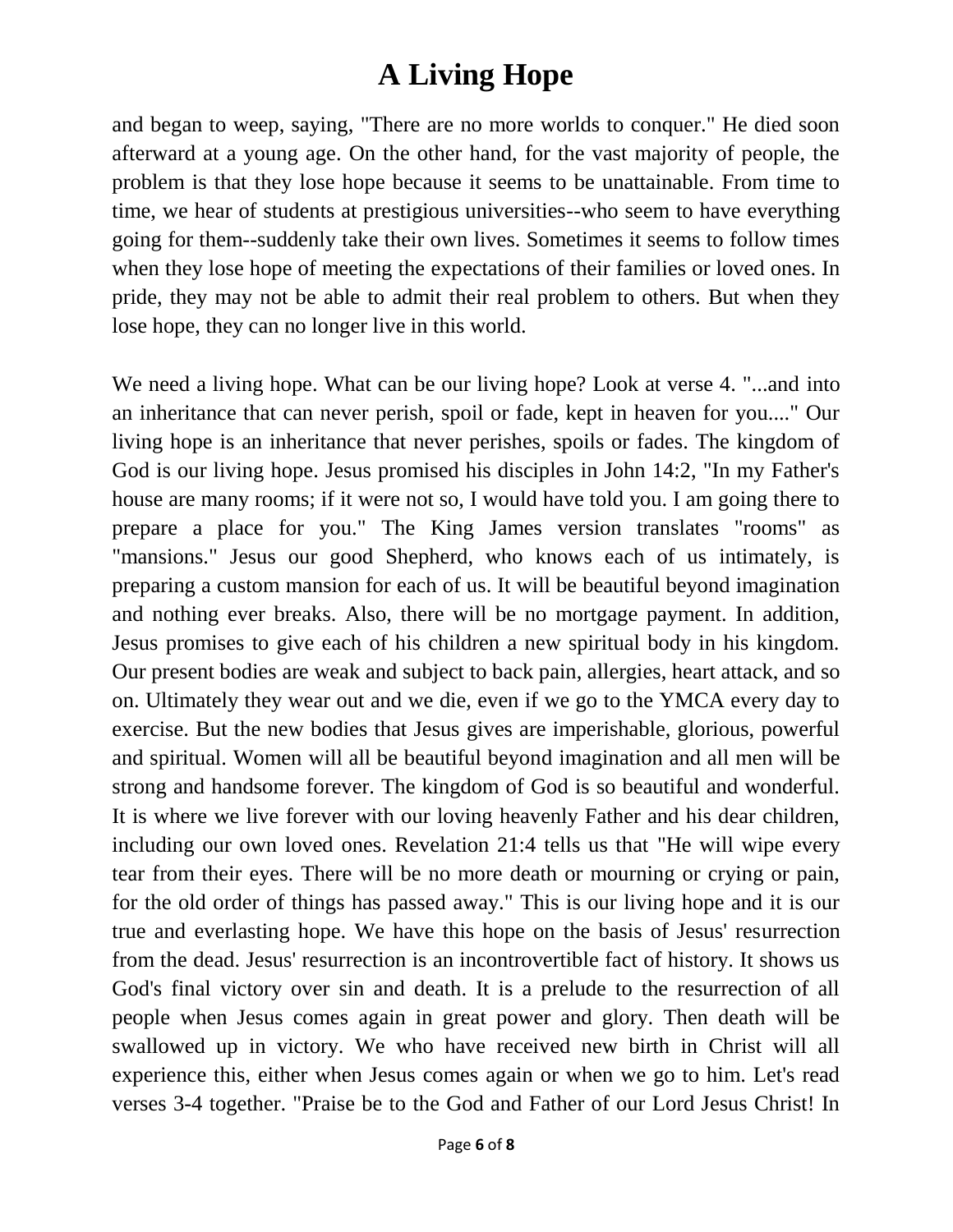his great mercy he has given us new birth into a living hope through the resurrection of Jesus Christ from the dead, and into an inheritance that can never perish, spoil or fade--kept in heaven for you...."

This live hope has a tremendous impact on our lives in this world. 1 John 3:3 says, "Everyone who has this hope in him purifies himself, just as he is pure." The living hope purifies all of our other hopes and desires. Instead of hoping to marry an attractive worldly person, we can hope to marry a holy man or woman of God. Instead of hoping to get a Ph.D. for our own honor and glory we can hope to get a Ph.D. for the glory of God. Instead of hoping to make a great achievement for our own selfish ambition, we can hope to be used greatly in the work of God to feed his sheep and to raise disciples. Those who have living hope in the kingdom of God can have great hope for themselves, their families, their friends and neighbors, their community and even for their nation.

#### **III. Security, joy and love (5-12)**

Some of the rich benefits of new birth into the living hope in the kingdom of God are spelled out by Peter in the remaining verses in this passage. Among them, let's consider three.

First, security (5). Jesus did not give us a living hope in our hearts while leaving us to fend for our lives in this world like soldiers trapped behind enemy lines. Jesus gives us true security while we live in this world. Look at verse 5. "...who through faith are shielded by God's power until the coming of the salvation that is ready to be revealed in the last time." When we have faith in God he protects us with a mighty shield of his divine power. Nothing can touch his dear children without his permission until we arrive safely before him in his heavenly kingdom.

**Second, great joy (6-9).** The assurance that God is saving us through the gospel gives us great joy. Of course, as we live in the world, we still face trials of many kinds. We still suffer from grief in these trials. But we have a great comfort and assurance that God uses these trials to improve the quality of our faith. As gold is purified by fire until it is 24 karat pure gold, so our faith is purified by trials until it is proved genuine and worthy of praise. When we see how God uses everything to